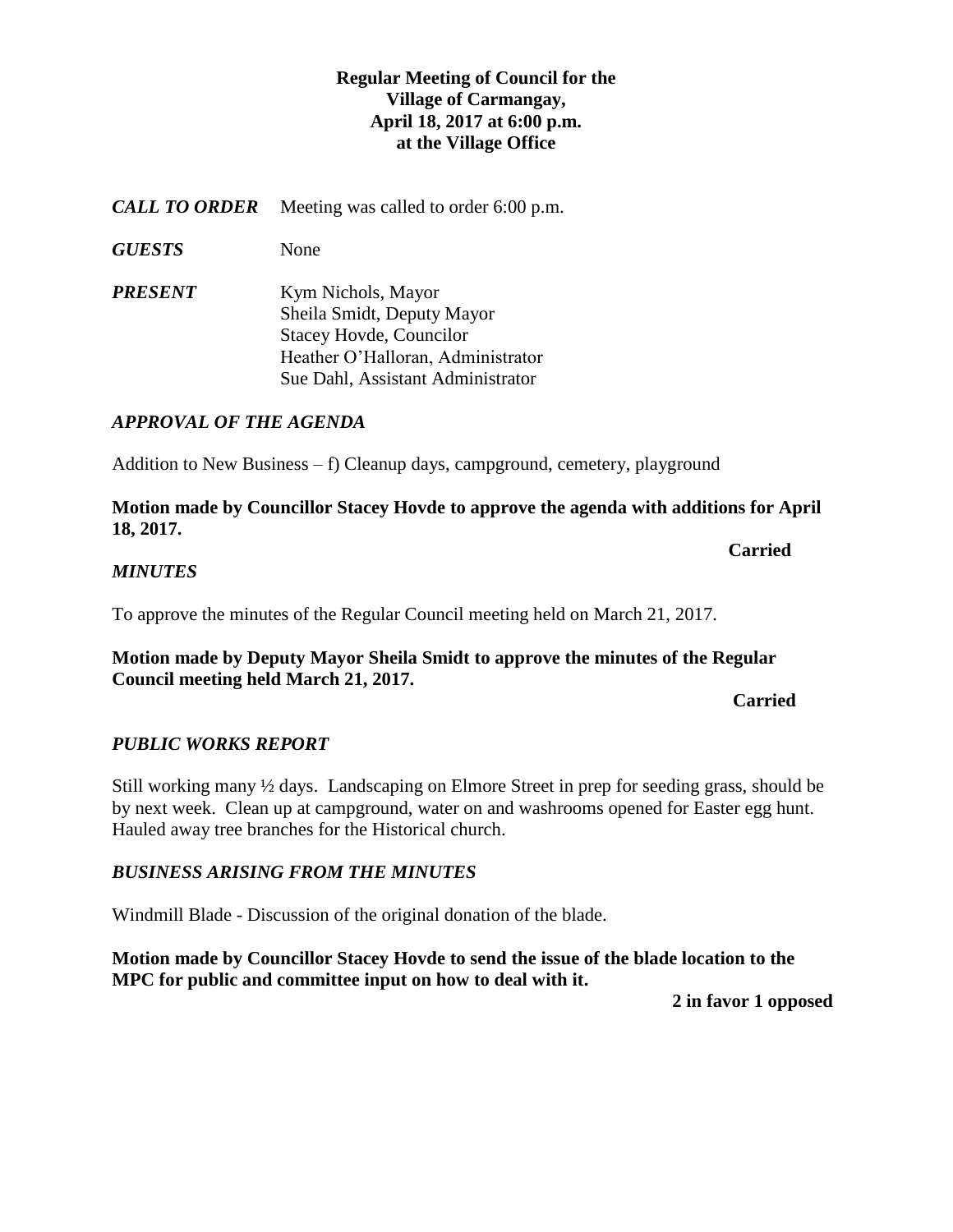**Regular Council Meeting April 18, 2017 Page 2**

### *ADMINISTRATOR REPORT*

Property Assessments have been input into the financial software program. Assessments have been printed and mailed out to property owners. We've been working with Jessie from Scase to complete the financial statements. Work has started on the spending and funding expenditure forms for grant money used. Items for the tax recovery list were sent to land titles. Prep work has started for the census project. Water bills will be done this week. We have done some required compliance learning for ATB.

### *FINANCIAL REPORTS*

Approval for accounts payable for March 2017.

Approval of monthly statement for March 2017.

### **Motion made by Councillor Stacey Hovde to accept the financial reports for March 2017.**

**Carried**

### *NEW BUSINESS*

a) CP Rail Safety Week – CP asked the Village to sign a resolution to be safe around railway property.

#### **Motion made by Deputy Mayor Sheila Smidt to sign resolution**

#### **Carried**

b) Bylaw Officer – some properties in the Village are getting very unsightly. Administration will contact property owners and Bylaw officer and investigate the legality of trespassing and removing property.

c) Burning Bylaw – Deputy Mayor Sheila Smidt asked about an outdoor burning bylaw. At this time, there is only a very outdated outdoor burning bylaw within the Village.

d) Gay Avenue property – property owners on Gay Avenue asked what restrictions or bylaws are affecting development on their lots

**Motion made by Councillor Stacey Hovde to acquire the services of Wilde Bros to provide a cost estimate for waterline and road development of Gay Avenue from Palmer Street to Hall Street**

**Carried**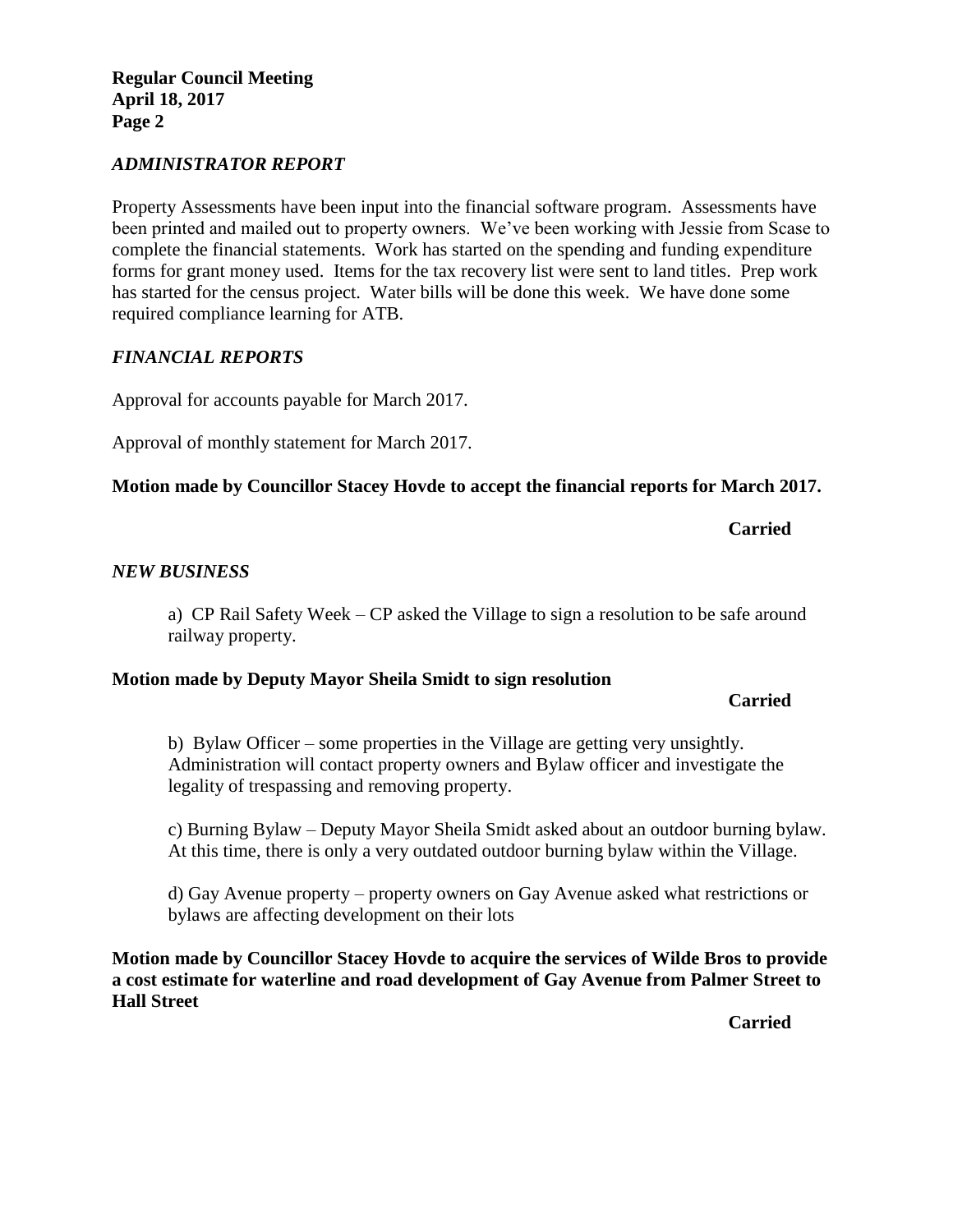e) NRCB/Colony – Council discussed whether the Village should send a letter in opposition of the Colony NRCB application.

**Motion made by Deputy Mayor Sheila Smidt that Kym write a letter to the NRCB on the Village's behalf in opposition to the proposed Summerland colony confined feedlot operation.**

**Carried.**

f) Cleanup Dates – meet in front of the Village Office May  $10$  – cemetery – 9 am May  $17$  – playground, campground – 9 am

### *REPORTS*

**a) ORRSC** No report

**b) MARQUIS**  No report

**c) VULCAN DISTRICT SOLID WASTE**  Books audited. SAEWA report.

**d) CARMANGAY AND DISTRICT LIBRARY BOARD** See report on page 5

### **e) SUBDIVISION APPEAL BOARD**

Denny And Wendy Johnson mobile home development – March 28 – postponed, Colony lawyer asked for a different appeal board, claiming this board was biased

**f) FCSS**  See report on page 6-7

**g) HALL BOARD** No report

**h) SOUTHGROW** See report on page 8

**i) TWIN VALLEY REGIONAL WATER COMMISSION** See report on page 9

**j) MAYORS AND REEVES OF SOUTHWEST ALBERTA** No report